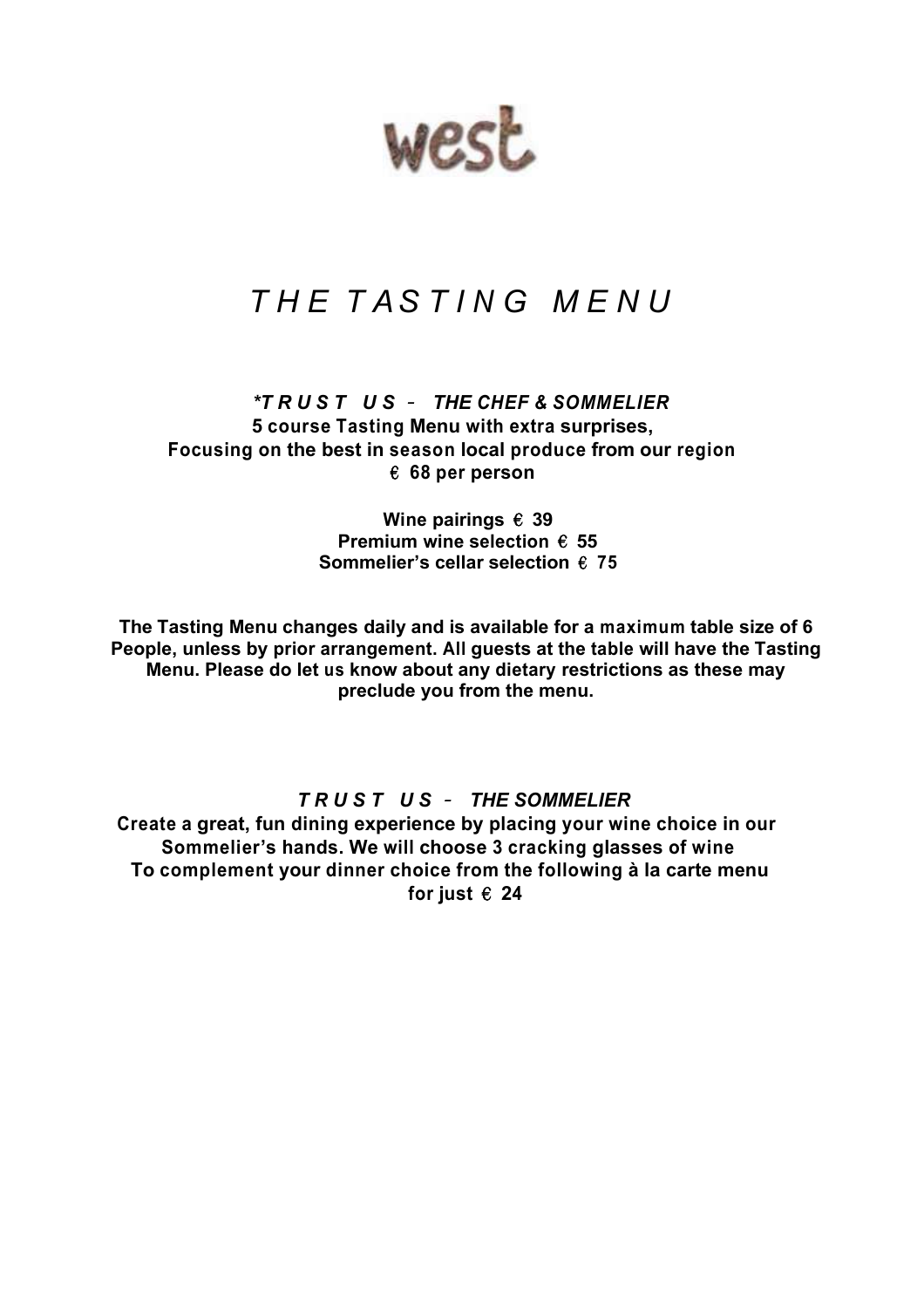west

# *S M A L L PL A T E S*

 **DOONCASTLE OYSTER & WARM SMOKED EEL \*** € **10.90** Beetroot Tartare, Potato, Sea Truffle

 **HOMEMADE BLACK PUDDING** € **10.90** Dillisk Brined Egg Yolk, Barbecued Cabbage, Bottarga

 **SMOKED AGED BEEF RIBCAP \*** € **11.50** Kylemore Cheese Espuma, Shallot, Mushroom, Caper

**RAVIOLO OF ARAN GOATS CHEESE** € **9.90** Hen's Yolk, Smoked Onion Veloute

**ARAN ISLANDS BROWN CRAB \*** € **11.00** Kohlrabi, Apple, Oyster Cracker, Buttermilk

**WILD RABBIT AND FOIE GRAS \*** € **11.50** Rabbit Consommé, Nori, Roast Onion Petal

 **LOCAL CONNEMARA ARTICHOKE \*** € **9.90** Nut Brown Butter Puree, Toasted Hazelnuts, Roasted Artichoke

Dishes with a \* are/can be gluten free Please inform us of any dietary restrictions and we will be happy to oblige Allergen information available upon request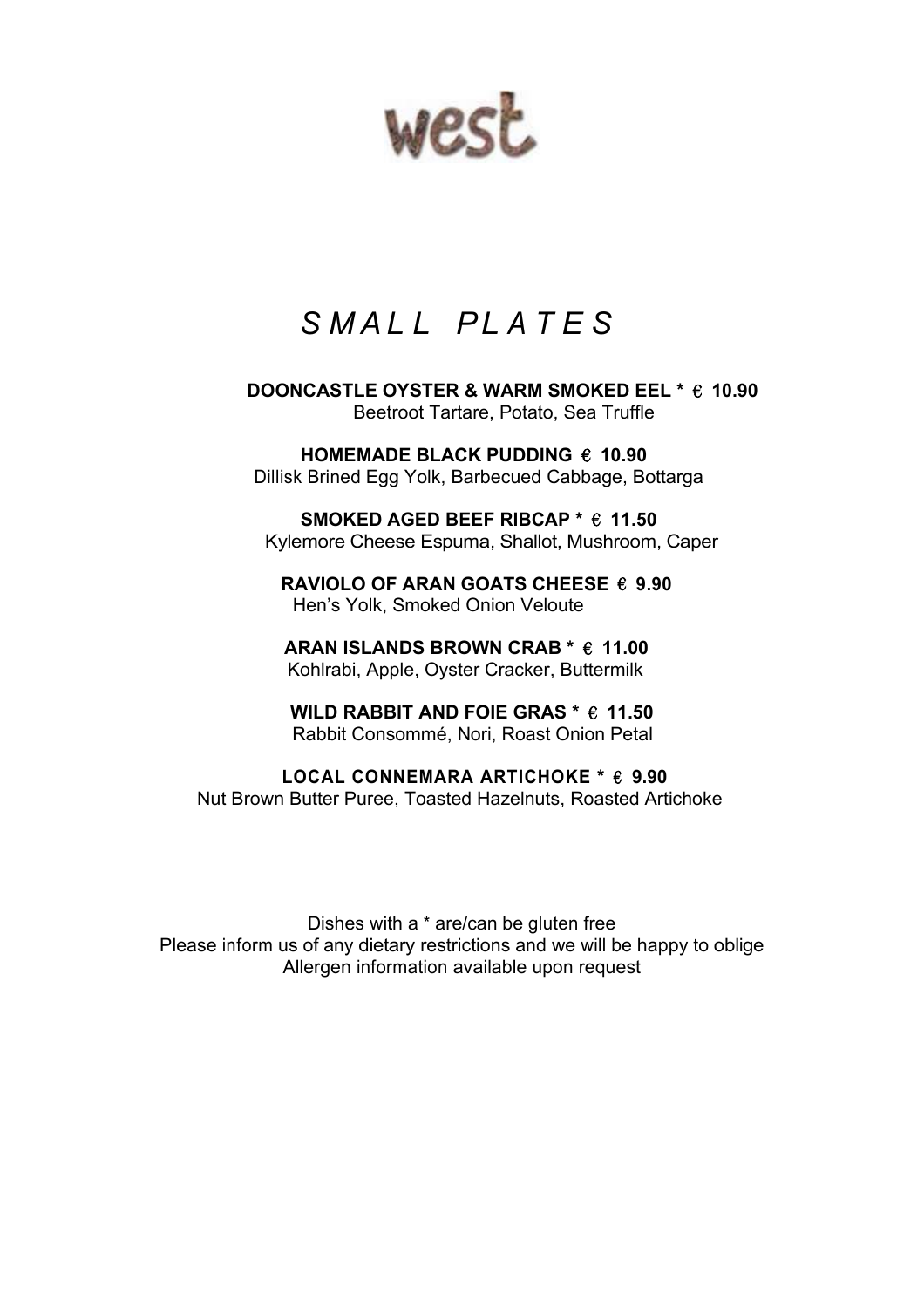west

# *L A R G E P L A T E S*

**SIGNATURE DISH OF HEREFORD PRIME DRY-AGED CÔTE DE BOEUF FOR TWO \*** € **72.00** Cashel Blue Béarnaise, Jus, Triple Cooked Dripping Chips

> **THORNHILL DUCK BREAST \*** € **26.00** Garraí Glas Beetroot, Duck Jus

 **McGEOUGH'S CONNEMARA LAMB SADDLE \*** € **28.00** Loin, Sweetbread, Braised Belly, Lambcetta, Caramelised Onion

#### **LOCAL CATCH OF THE DAY \* (M.V.)**

 **SMOKED AGED BEEF FILLET \*** € **32.00** Potato, Truffle, Organic Mushroom, Smoked Almond Granola

 **PAN-SEARED KILKEEL SCALLOPS \*** € **29.00** Yeasted Braised Potato, Leek, Smoked Black Pudding

**SALT BAKED CELERIAC & SMOKED LEEK PITHIVER** € **23.00** Kylemore Cheese, Warm Yacon, Ullucus

**SIDES FROM OUR GROWERS \*** € **6**

Organic Vegetables and Potatoes for 2 People Sharing Every Night, We Showcase The Best Organic Vegetables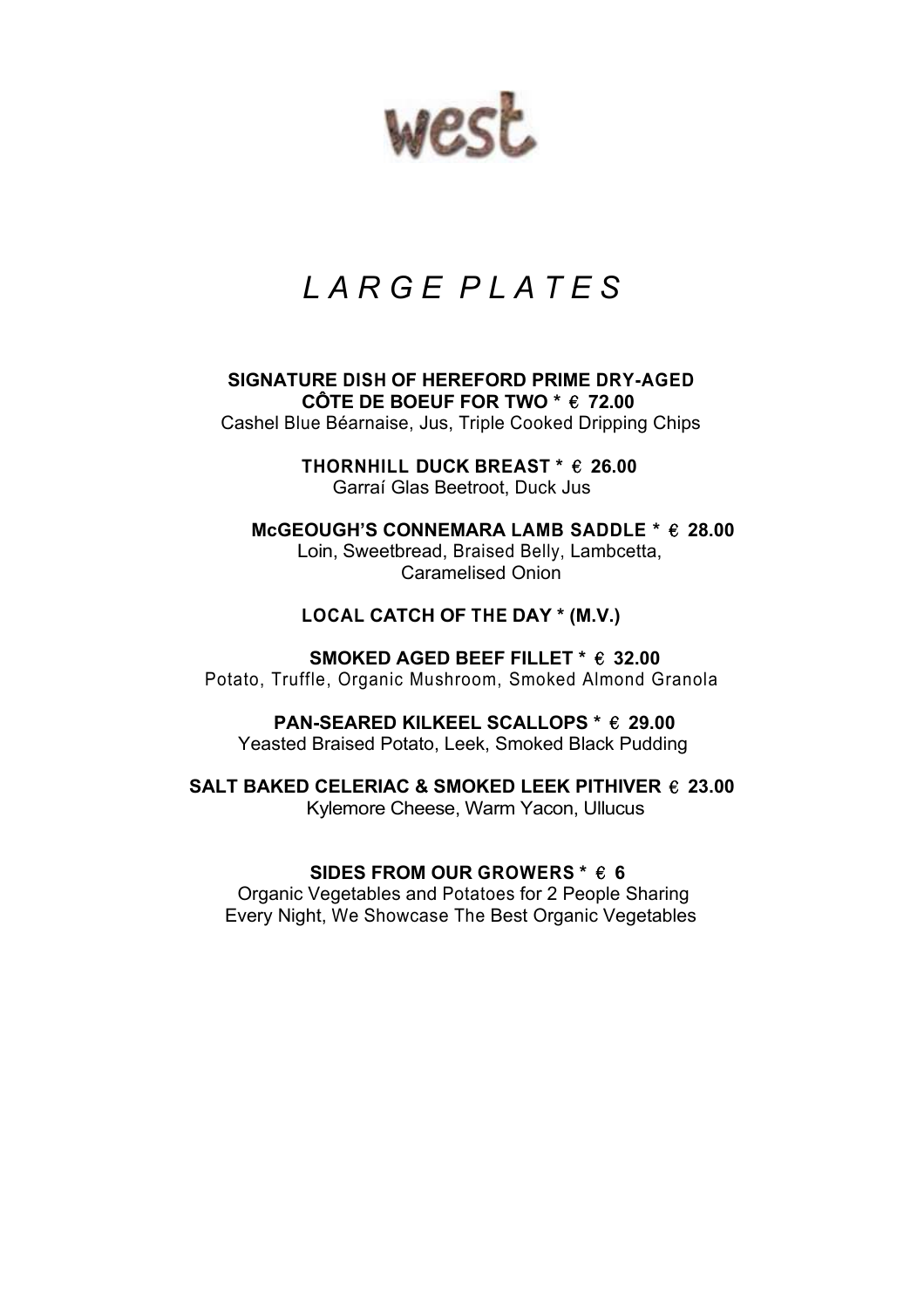Based in Galway, Joerg and his team specialize in the blending and preparation of International Award winning Whole-Leaf Organic Teas. One of our Twelve apostles!

## *Flowering Tea*



Flower Teas are the crowning of 5000 years of Chinese tea culture. Our Flower Teas are hand-picked and organically grown.

These premium white tea tender buds are Jasmine scented and hand sewn into flower buds with cotton thread by artisans in China. When steeped in hot water, the flower buds slowly blossom into breathtaking displays.

Unity: White Tea, Rose Bud, Jasmine Flower

**All served in a 1.5 litre tea Pot** € **9.80**

**Also available: A selection of Organic Solaris teabags** € **2.60**

## **N I G H T C AP S**

#### **ENJOY A GLASS OF DESSERT WINE**

| Elysium, Black Muscat, California     | € 8.50  |
|---------------------------------------|---------|
| <b>Chambers, Muscat, Rutherglen</b>   | € 18.00 |
| Kracher, Beernauslese, Austria        | € 12.60 |
| Kracher, Auslese, Austria             | € 8.90  |
| Kracker, Muskat Ottonel, Austria      | €9.90   |
| Cauhape, 'October Ballet', France     | € 9.20  |
| Ats Karoly, Tokaj-Hegyalja, Hungary   | € 11.00 |
| Tawny, Stonewell, Cork                | € 8.00  |
| Fernando de Castilla, Olorosso, Spain | € 8.50  |

#### **INDULGE IN A SPECIALITY COFFEE @ 6.90**

**Irish Coffee-** Jamesons Irish Whiskey, Cream **Monte Cristo-** Borghetti Coffee Liqueur, Grand Marnier, Cream  **The Irish Italian Coffee-** Sambucca, Baileys, Cream **Spanish Coffee-** Bourghetti Coffee Liqueur, Cream **The Ladies Favourite-** Baileys, Franjelico, Cream **The Pick Me Up-** Sambucca, Baileys, On Ice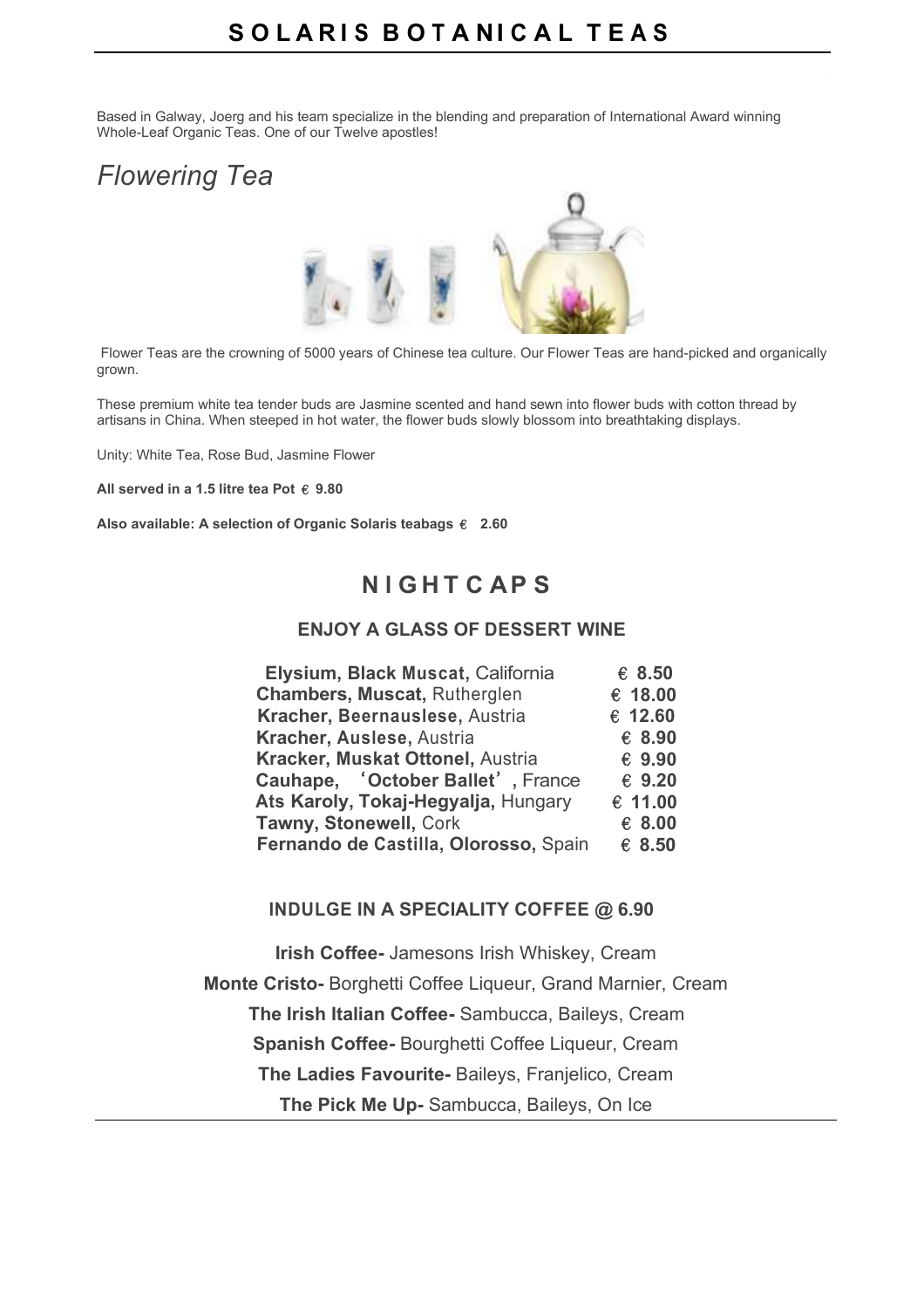

#### **THE TROLLEY**

**We will wheel over to you an extensive selection of Liqueurs, Cognacs and of Course Scotch and Whiskeys**

## **T H E F I N A L C O U R S E**

#### *CLEAN, HONEST, IRISH*

 **Connemara Rhubarb \*** Velvet Cloud Sheep Yoghurt, Sable, Woodruff

**Cocao Atelier Chocolate & Hazelnut Tart** Chocolate Sorbet, Redcurrant

> **Late Summer Apple**  Apple Butter, Treacle, Custard

**The West Ice Cream in the World \*** We will be happy to tell you this evening's selection

**All Desserts** € **8.50**

**Let Our Sommelier Match Your Dessert With 3 Great Tastes of a Port and Dessert Wine Flight**

 $\epsilon$  12 for 3 tasting shots

**AFFOGATO** € **6** Our Own Vanilla Ice Cream Topped with a Shot of Hot Espresso Add Baileys  $\epsilon$  3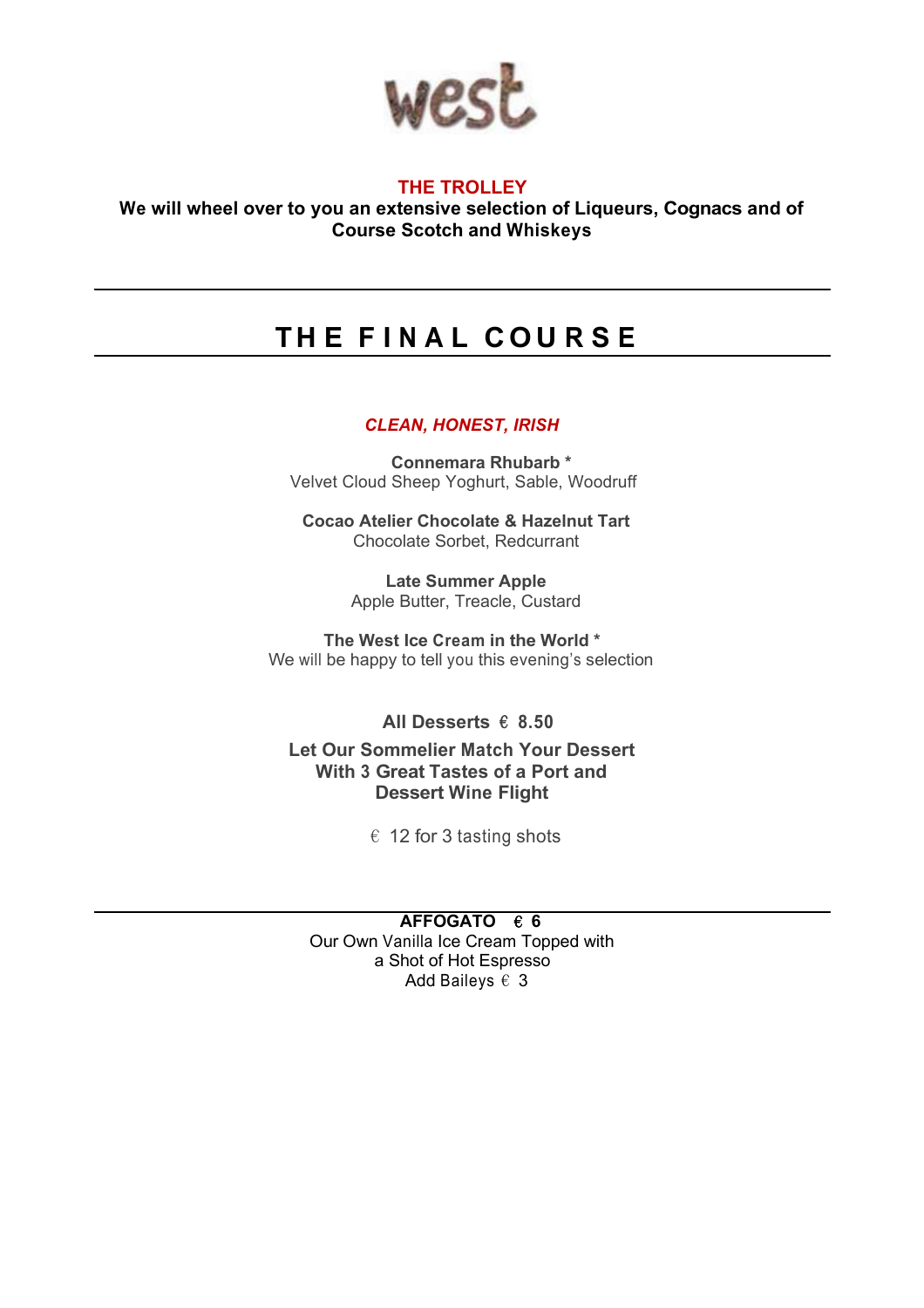

## West Cheese Board

€ *10.50*



## *Kearney Blue Cheese*

A raw milk blue cheese which is creamy and smooth. An interesting take on an ancient blue cheese recipe, its traditionally made and hand-ladled to produce a rich, lingering flavour. *County Down*



## *Aran Soft Goats Feta Cheese*

Gabriel Flaherty's fresh goat's cheese is one to taste and definitely to watch. Expect many awards - You read it here first.

*Cáis Gabhair Árann, Oughill, Aran Islands, Co. Galway.*



### *Durrus FarmhouseCheese*

Made using age old artisanal methods, with a Swiss cheese 'harp' to cut the curd by hand in a traditional copper lined cheese vat. Deep flavour, natural rind washed cheese pasteurised. *Durrus, Bantry, Co. Cork*



## *Ballylisk, Triple Rose*

Dean Wrights pedigree herd produces some of the richest creamiest milk in the world. It is the key ingredient in the first of the Ballylisk of Armagh range - a decadent Triple Cream cheese called the Triple Rose. This single herd white mould cheese with extra cream is something special. It has a full flavour balanced with salty, lemony undertones. *Portadown Co. Armagh*